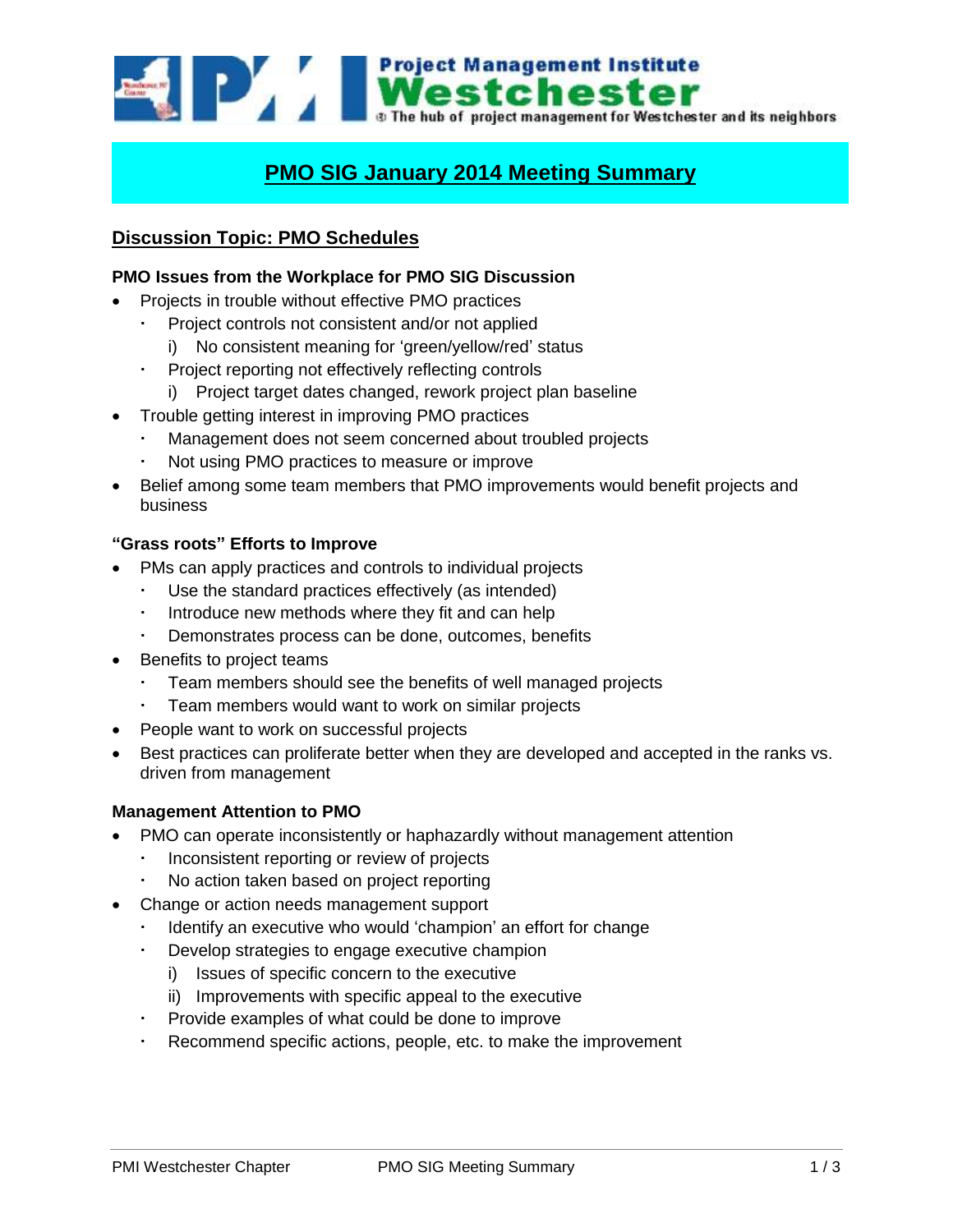

#### **Strategies for Recommendations**

- Analyze past projects
	- Use 'Lessons learned' to recommend actions to take forward
- Current projects
	- Use current issues to identify areas where PMO can help
- Identify small steps with quick wins
	- 'Low hanging fruit' can be an easier sell to management
	- Easier and quicker to show some benefits, build momentum to continue

#### **Choose Projects for Improvement Focus**

- Small, 'under the radar' projects, can serve as examples
	- Easier to apply changes, less risk
	- Can still demonstrate improvements, proof of concept
- Big, 'must succeed' projects can spark the most attention and momentum for improvement

#### **Opportunities**

- Excellent opportunity for a good PM to showcase skills, understanding
- Build reputation among team members, preferred projects
- Eliminate hassles from projects in trouble

## **Future Meeting Discussion Topics**

#### **Ideas from PMO SIG for future meeting discussion topics**

- Client Cultures (from current topic list)
- PM Lessons from Thanksgiving (October or December topic)
- Risk Management

## **Next Meeting**

Next meeting is in February. Topic: TBD

## **PMO SIG Discussion Topics to Consider**

- 1. PMO Practice
	- a. PMO Resources Templates, Websites, etc.
- $\sqrt{ }$  b. PMO Best Practices to support learning and process improvement within project teams
- $\sqrt{ }$  c. Coordination to roll out Agile in your organization
	- d. PMO Governance and Portfolios
	- 2. PMO Promotion
		- a. Looking at the PMO from the Outside
		- b. PMO Promotion in the Academic World
		- c. Promoting the value of the PMO
		- d. Explaining the benefits of the PMO